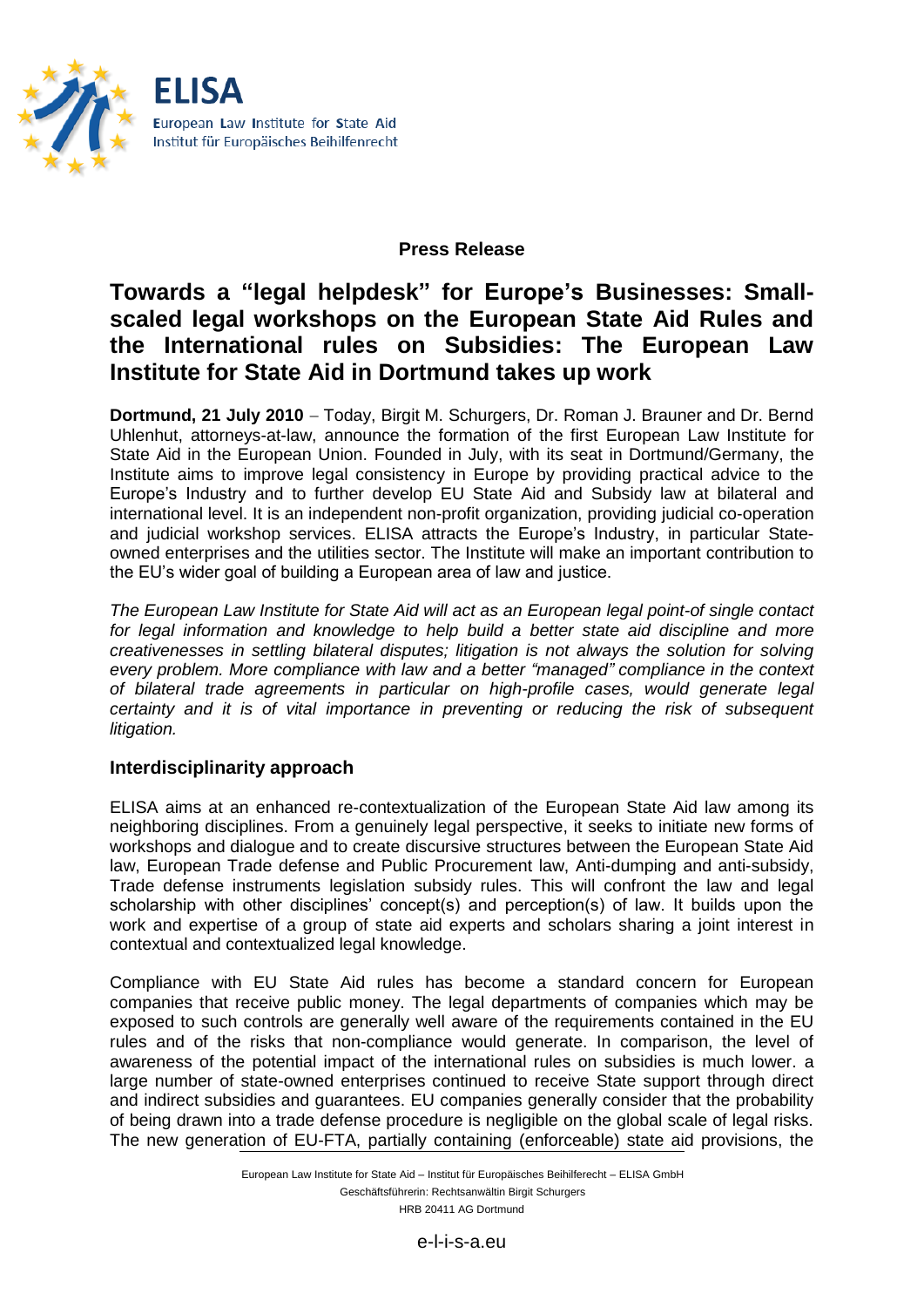modernization of the public procurement and the enlargement procedure, in which state aid discipline plays an important role, show, that EU businesses, acting under these regimes, have the need to set up a higher level of legal knowledge to exercise their rights.

ELISA will support also international judicial co-operation in the development of 'knowledge brokerage' mechanisms in the field of EU State Aid and Subsidies legislation. 'Knowledge brokerage' mechanisms are intended to strengthen the links between legal research & development, policy and practice. Their main role is to make the results of legal research understandable and accessible in order to produce coherent arrangements in which infringement actions, informal problem solving mechanisms and private enforcement form a seamless web of remedies against breaches of EU law and to bring legal awareness of a well-balanced use of legal instruments to the attention of the European Industry.

## **Legal small-scaled Workshops**

ELISA organizes small-scaled and sector-specific workshops for a representative group selected (20 delegates). Workshops are chaired by Dr. Roman J. Brauner, Birgit M. Schurgers or Dr. Bernd Uhlenhut (ELISA). Workshops run from 12.00 h until 17.00.

Speakers from the European Commission, the OECD, the WTO or the European court of Justice open the floor and introduce the documents and the objectives of the workshops (30 min.).

In order to animate the debates (3 hrs.) that took place after each panel and to receive input for future work, the working document raises questions regarding views on possible legal conflicts or general problems and their possible avoidance.

In **February 2013** ELISA will organize an **International Law Conference** "Legal Transition of State Aid Policy" in Brussels.

#### **For further information**

A Contact Point has been put in place in order to provide the European Industry with the ELISA's services. The Contact Point is available to provide further information support at:

**FLISA** Hansastr. 30 D – 44137 Dortmund Germany

Tel. 0049 231 176 328 9 Fax 0049 231 534 526 10







**ELISA E**uropean **L**aw **I**nstitute for **S**tate **A**id Institut für Europäisches Beihilfenrecht